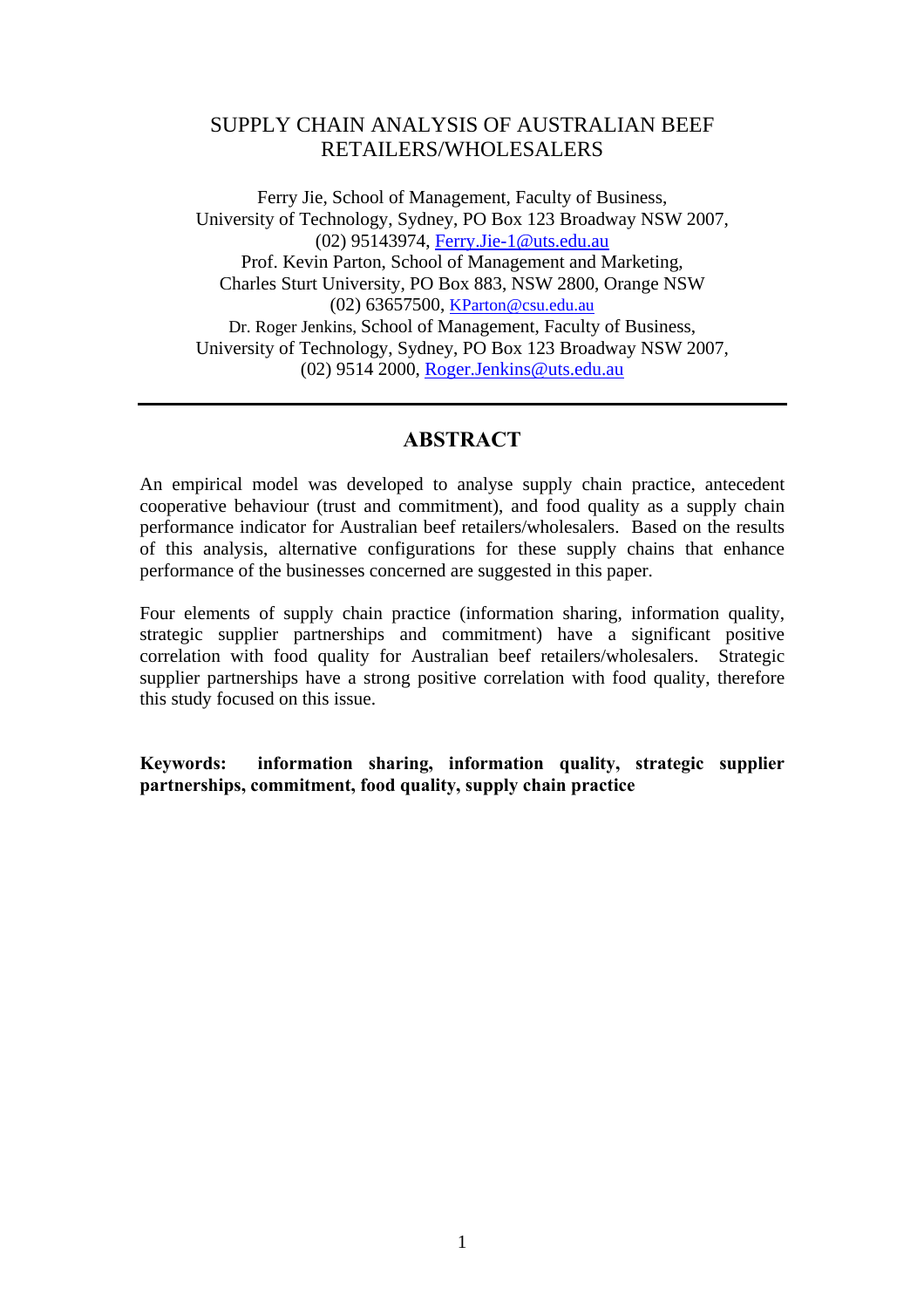# **INTRODUCTION**

The Australian Meat Industry is an important industry as the fourth highest commodity export earner. The inclusion of overseas customers (over 100 countries around the world) is necessary in supply chain analysis given that Australia typically exports about 65 percent of its production. The value of the production of the Australian red meat industry has increased by \$2.4 billion in the last five years. In addition, the Australian red meat industry provides employment to more than 50,000 employees [1].

The beef sector in Australia is undergoing rapid change because of globalisation, a highly competitive beef market (local and export), increased production efficiency, quicker production cycle and delivery times and consequently reduced inventories, advanced quality assurance and better satisfy customer, a general speed-up of the rate of change in the business environment, a trend toward more outsourcing of activities, and the rapid development of IT [2]. In this type of business environment, advanced supply chain systems have been observed to have dramatic impact [3-5]. Hence such systems have the potential to provide significant contributions to Australian beef industry performance. The research reported focused on supply chain practice, antecedent cooperative behaviour (trust and commitment) and one supply chain performance indicator – food quality in the beef wholesalers and retailers. Based on the modeling work, suggested improvements are presented and analysed for beef retailers/wholesalers.

Combining knowledge of the rapid changes taking place in the beef industry with the supply chain management literature leads to the following problem statement:

How do the antecedents such as strategic supplier partnership, customer relationship, information sharing, information quality, trust, commitment and a lean system [6] affect supply chain performance, as measured by food quality of Australian beef retailers?

# **AUSTRALIAN BEEF SUPPLY CHAIN MANAGEMENT**

Beef supply chain management is the integration of cattle producers, beef processors, retailers and end customers. The cattle move from farms/feedlot to processors who transform them into beef products and organise delivery into the hands of end customers.

There are four echelons of the Australian beef supply chain (see Figure1): cattle production, beef processing, beef retailing/wholesaling and final consumer. Other echelons in the Australian beef supply chain [7] are transport (transport specification, quality systems and price), product storage (storage specifications, quality systems, storage management practices), preparation and packaging (grading and packaging standards (such as AUS MEAT language specifications), quality systems and receival standards and procedures), market access (statutory export regulations, and market access issues, quarantine).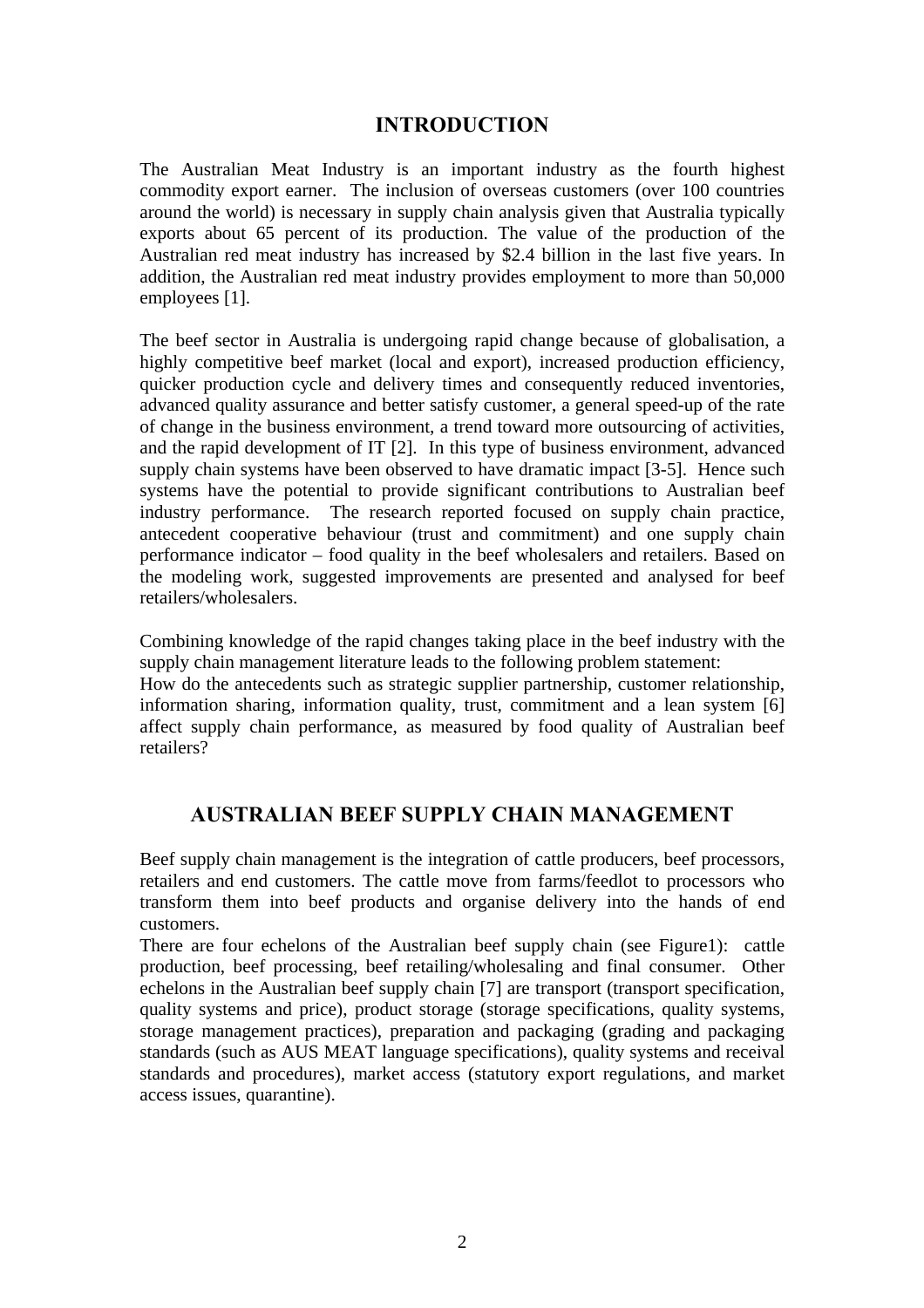

Figure 1. Australian beef supply chain framework

There are two types of integrated supply chains in the Australian beef enterprises. First, fully integrated supply chains which have cattle moving from feedlot/farms to processors who transform them into beef products and organise delivery into the hands of end customers. Large retail beef enterprises such as Woolworths and Coles have fully integrated supply chains. Second, partially integrated supply chains have supply chain activities only from slaughtering to end customers or from producing to slaughtering. Small and medium beef enterprises mainly contribute to these partially integrated supply chains.

# **SUPPLY CHAIN PRACTICE**

Supply chain practice is a set of activities undertaken in an organisation to promote effective management of its supply chain. There are many previous studies on supply chain practice in different sectors (see Table 1).

| <b>Author</b>   | <b>Description</b>                                |
|-----------------|---------------------------------------------------|
| Li, $2002$ [6]  | Supply chain practice has been tested             |
|                 | empirically. There are seven elements of supply   |
|                 | chain practice: customer relationships, strategic |
|                 | supplier partnerships, lean system, information   |
|                 | quality, information sharing, trust and           |
|                 | commitment.                                       |
| Donlon 1996 [4] | There are five elements of supply chain practice: |
|                 | strategic supplier partnerships, continuous       |

Table 1. Previous studies on supply chain practice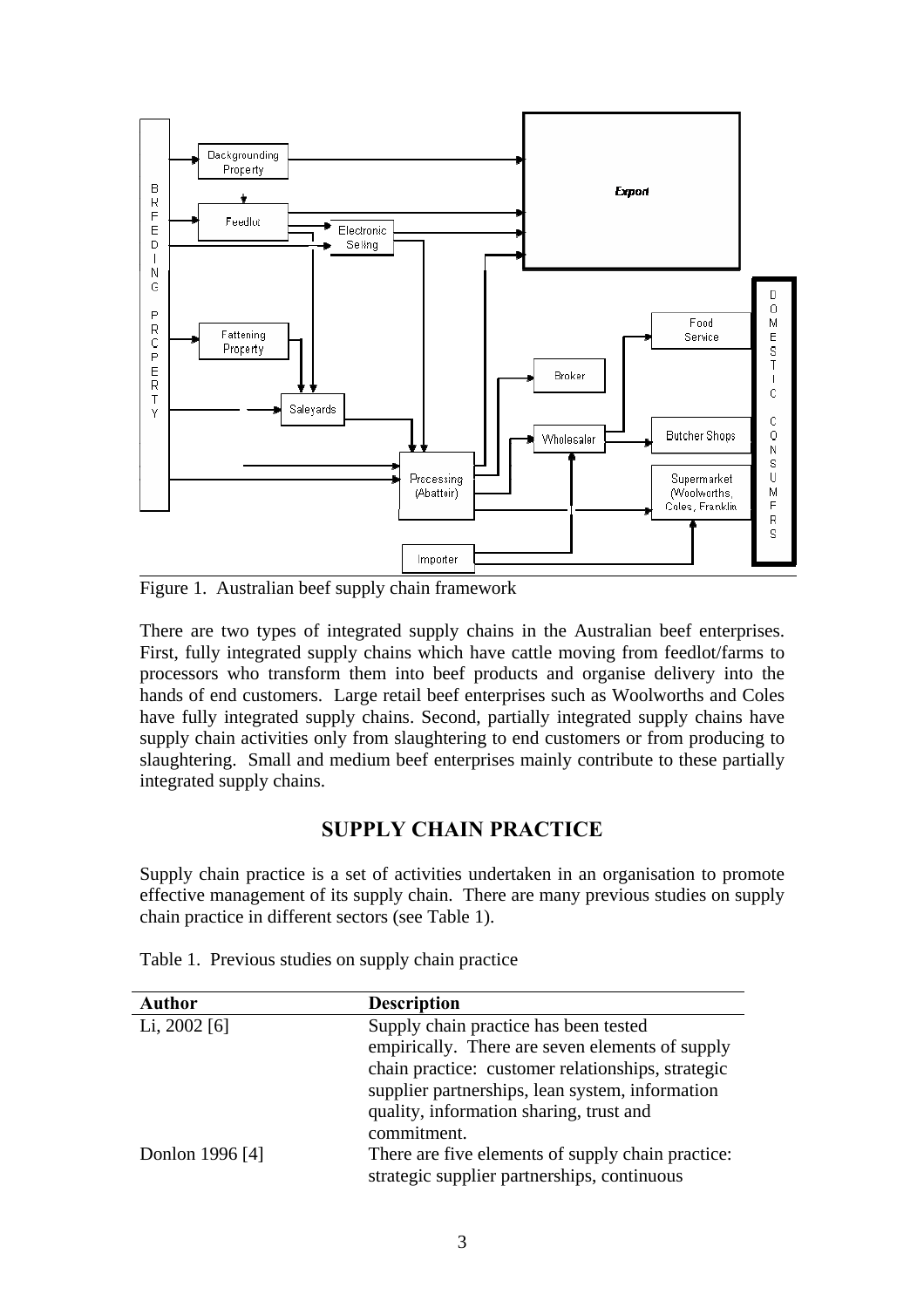|                                 | process flow, information sharing, outsourcing<br>and cycle time compression.                                                                                                                                                                   |
|---------------------------------|-------------------------------------------------------------------------------------------------------------------------------------------------------------------------------------------------------------------------------------------------|
| Tan <i>et al.</i> 1998 [8]      | Supply chain practice has been tested<br>empirically. There are three elements of supply<br>chain practice: quality, customer relationships<br>and purchasing.                                                                                  |
| Alvarado and Kotzab 2001<br>[9] | There are two elements of supply chain practice.<br>First, application of EDI can be used in inter-<br>organisational systems. Second, postponing<br>customisation toward the end of the supply chain<br>can eliminate the excess stock levels. |
| Tan et al. 2002 [10]            | There are six elements of supply chain practice:<br>supply chain integration, information sharing,<br>supply chain characteristics, customer service,<br>geographical proximity and JIT capability.                                             |
| Chen and Paulraj 2004 [11]      | Using supplier base reduction, long-term<br>relationships, communication, cross-functional<br>teams and supplier involvement to measure<br>buyer-supplier relationships.                                                                        |
| Min and Mentzer 2004 [5]        | There are seven elements of supply chain<br>practice: agreed vision and goals, information<br>sharing, risk and award sharing, cooperation,<br>process integration, long-term relationship and<br>agreed supply chain leadership.               |

A review of these studies reveals that five components are of major importance to the Australian beef industry: strategic supplier partnerships, customer relationships, information sharing, information quality and lean thinking. This is because those components generally exist on an intra or inter-organisational, for instance between producers and processors or processors and retailers. Moreover, those components can give many advantages for beef enterprises including improved responsiveness and flexibility, increase production efficiency, beef quality and better satisfy customers. Then it may lead to both greater customer satisfaction and higher profitability both by increasing revenues and reducing costs of firms in the beef supply chain.

# **SUPPLY CHAIN PERFORMANCE INDICATOR**

Based on the existing and previous studies over the years in different sectors (see Table 2), the most relevant indicators for measuring the performance of the integrated supply chain appeared to be: efficiency (costs, assets, profit, net income, return on investment, waste reduction), customer service, flexibility (volume and delivery flexibility), responsiveness (lead time and on time delivery), reliability, product availability, product and process quality. A review of these studies reveals that efficiency, flexibility, responsiveness and quality should be included in the conceptual framework of the Australian beef supply chain performance indicators. They are of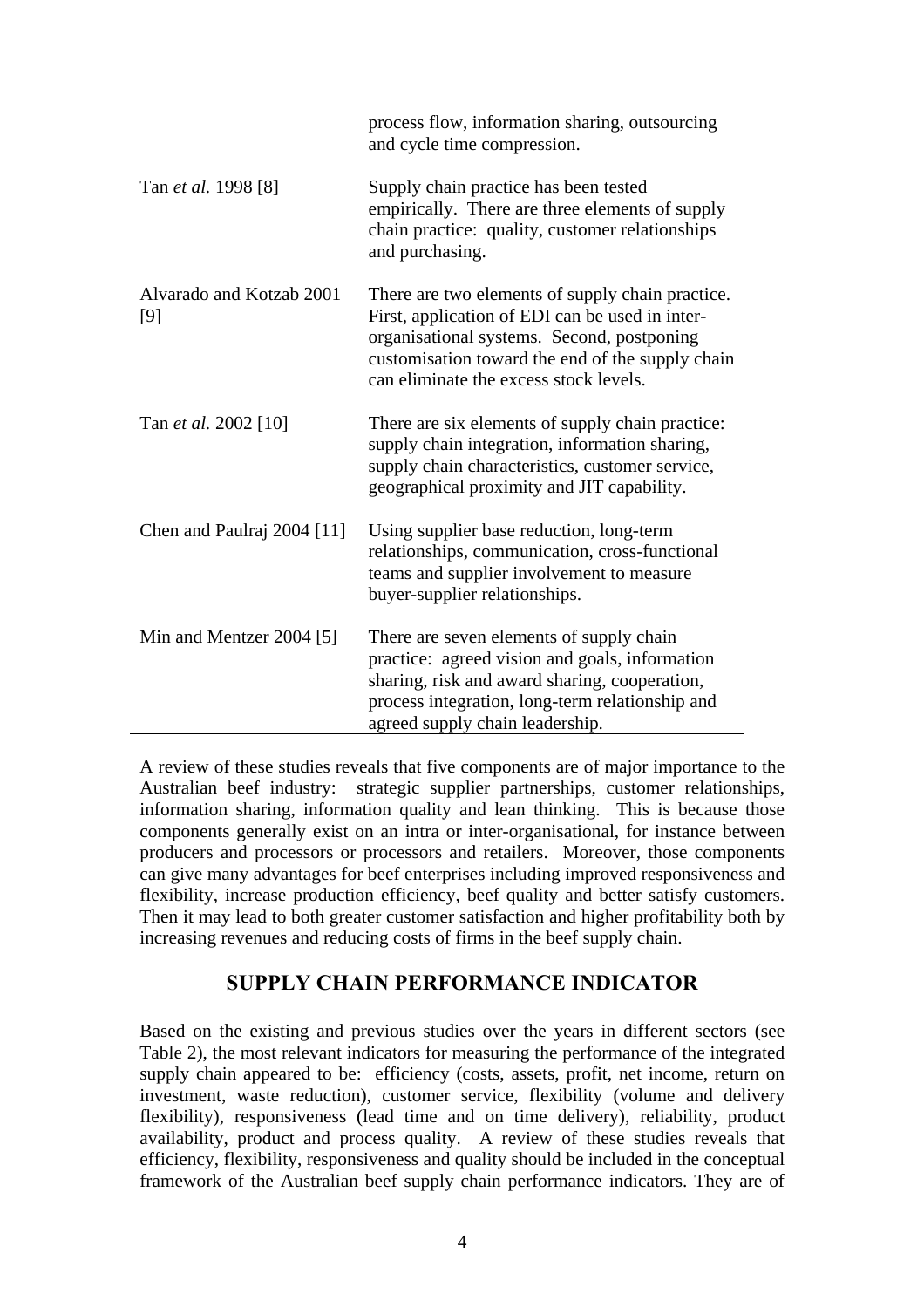major importance to the Australian beef industry. This is because they can capture the characteristics of beef supply chain including organisational level (cattle producers, beef processors and retailers) as well as other financial and non-financial indicators. Furthermore, they are easy to quantify the measures.

| <b>Author</b>                            | <b>Descriptions</b>                                                                                                                                                           |
|------------------------------------------|-------------------------------------------------------------------------------------------------------------------------------------------------------------------------------|
| Beamon<br>[12, 13]                       | There are three supply chain performance indicators: efficiency,<br>customer service and flexibility.                                                                         |
| Gunasekaran et al.<br>$\lceil 14 \rceil$ | Develop a conceptual framework for supply chain performance<br>indicators at three levels: strategic, tactical and operational.                                               |
| Persson and Olhager<br>$[15]$            | Simulation is able to analyse two supply chain performance<br>indicators (quality and short lead time).                                                                       |
| Berry and Naim<br>$[16]$                 | There are two suggested configurations to improve efficiency<br>performance indicator: reducing lead time and information<br>sharing.                                         |
| Lai et al.<br>$[17]$                     | There are several supply chain performance indicators in<br>transportation: responsiveness, reliability, costs and assets,<br>efficiency, service effectiveness for shippers. |
| Van der Vorst<br>$[18]$                  | There are five food supply chain performance indicators: product<br>availability, quality, responsiveness, delivery reliability, total<br>supply chain costs.                 |

Table 2. Previous studies on supply chain performance indicators

# **METHODS AND FINDINGS**

A supply chain management survey of the Australian beef industry was conducted by distributing a mail questionnaire to beef retailers/wholesalers. The survey asked participants in the industry to express their views on various aspects of the supply chain, with focus being placed on the indicators. The effective response rate was 23%.

Using Cronbach's alpha [19], to test internal consistency, values of 0.6-0.87 were obtained. While 0.7 or above is desirable [20], 0.5-0.6 is sufficient [21]. In this project, the majority of items are based on established scales that have already been subjected to tests of content validity [6, 13, 22-24]. In addition, the pre-test confirmed that a group of industry experts viewed the scales as acceptable.

Discriminant and convergent validity were assessed by using factor analysis. Again the results fell within the acceptable range and hence division into beef retailing/wholesaling was appropriate. Finally, stepwise multiple regression analysis was performed. Australian beef retailers' supply chain practices (strategic supplier partnerships, information quality, information sharing, customer relationships, lean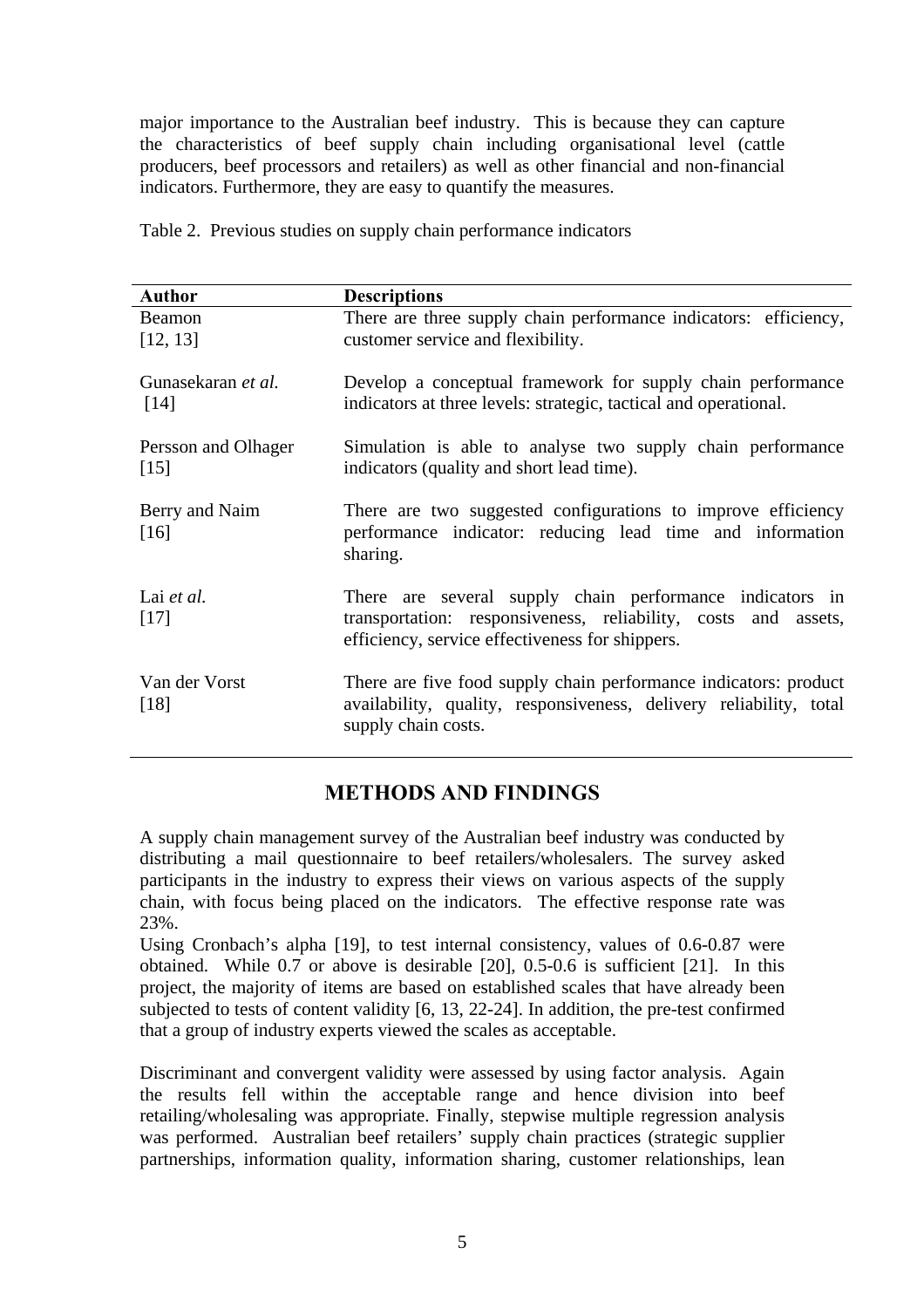thinking, trust and commitment (independent variables) were regressed on the supply chain performance indicator – food quality (dependent variable).

#### **Regression modelling of Australian beef retailers' supply chain**

The results are based on an analysis of the views expressed in the survey by retailers/wholesalers. The estimated regression model equation is (t- statistics are given in parentheses):

**Yscp**  $faual = \alpha + \beta1*SSP + \beta3*IS + \beta4*IO + \beta7*Comment + ei$ 

Yscp\_fqual = 
$$
5.171 + 0.823 * SSP + 0.243 * IS + 0.402 * IQ +
$$
  
\n $(10.302)$  (3.733) (5.454)  
\n $0.182 * Comment + ei$   
\n $(2.574)$   $(1)$    
\n**854**  $(1)$ 

NOTE: Yscp fqual – supply chain performance food quality (dependent variable) SSP – strategic supplier partnerships IS – information sharing IQ – information quality Commitment – commitment

Based on the regression model, strategic supplier partnership, information quality, information sharing and commitment have a significant influence on food quality as a measure of retailers'/wholesalers' supply chain performance.

### **DISCUSSION**

Four elements of supply chain practice (information sharing, information quality, strategic supplier partnerships and commitment) have a significant positive correlation with food quality. *Strategic supplier partnership* has a very strong positive correlation with food quality. Therefore, strategic supplier partnerships are discussed in this section.

There are nine suggested configurations designed to build strong strategic supplier partnerships between retailers and their suppliers:

1. Teamwork, Collaboration and Synergising

The first configuration to build strong strategic supplier partnerships is to build good teamwork as a collaborative and *synergising* approach involving top management. The forms of teamwork as a collaborative and synergising approach are formal or informal networks, long-term contracts, joint ventures and acquisitions. These configurations might solve the current problems retailers and their suppliers are experiencing, for instance product waste, product contamination, skill shortages, product availability, and government regulations. Thompson [25] agreed that solving problems can influence the successful establishment of a partnership. A delay in solving problems may create disruption.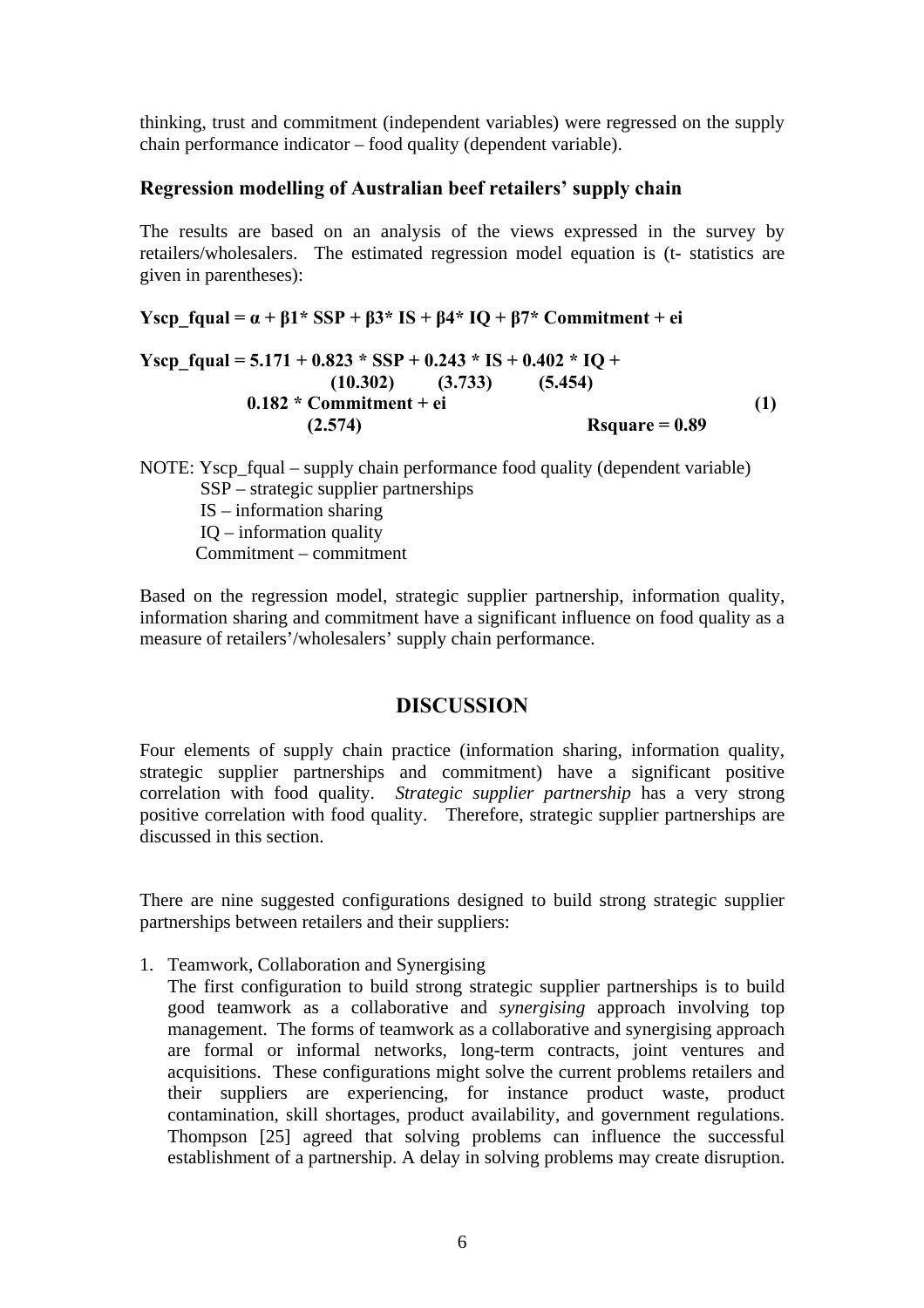In addition, these configurations can help decision making regarding short or long-term partnership strategies or tactical approaches.

Formal networks between retailers/wholesalers and processors can be encouraged by using simple language in written agreements or contracts that clearly outline the expectations and outcomes for those parties. Involving top management should be achieved with strong, motivated leadership and commitment. For example, Marks and Spencer (M&S) which is one of the UK's most successful retailers has worked together for more than 25 years to share a high level of mutual dependence with Northern Foods (the largest food manufacturer in UK). Their relationship is based on value-adding partnership which works through 'centers of excellence' (people, products and technology) with food safety and quality as their key elements. Australian beef retailers could learn from this example.

In another example, the collaborative and synergising approaches of the teamwork between the Organic Meat Company (located in Sydney, NSW) and its suppliers may improve high-quality meat, hygiene and also reduce the impact of seasonal variations in product availability. The Organic Meat Company's supply partners are focused on sourcing in a clean, green, safe and natural environment. Sanger, one of the suppliers of the Organic Meat Company, provides on-time deliveries of high quality meat which in turn enables the firm to better manage the inventory position. Additionally, Sanger is in regular contact with this firm and hence it contributes information to provide feedback continuously to the Organic Meat Company, to make production decisions according to demand. *"Through longterm partnerships with major supplying processors, Sanger has built a strong competitive edge in the meat industry, exporting 15 percent of Australia's meat last year alone"* [26, p.1].

2. Communication and Networks

The second configuration is to have good communication and networks between retailers and supply partners. One structure of good communication between retailers and suppliers is a joint-strategy meeting every six months to discuss internal or external business strategy. Such strategy discussions are often about food safety and traceability between retailers and their suppliers. Food safety and traceability is now important in the red meat industry. A trace back system must be developed from the end customer to the retailer's supplier [27]. For example, Tasmanian Meat Wholesalers Pty. Ltd has good communication with suppliers (by management approval and it is assessed regularly at Management Review meetings) to ensure that the suppliers meet the high quality standards of meat products and food safety standards, free from contamination [28].

There are several studies which confirm that communication and networks are essential for trading partners. Palmer [29] suggested that there are 3 C's (*commitment, communication – of the purpose, continuity – of efforts*) to develop effective business linkages between retailers and their suppliers. Thompson [25] agreed that communication may influence the successful establishment of a partnership and alliance.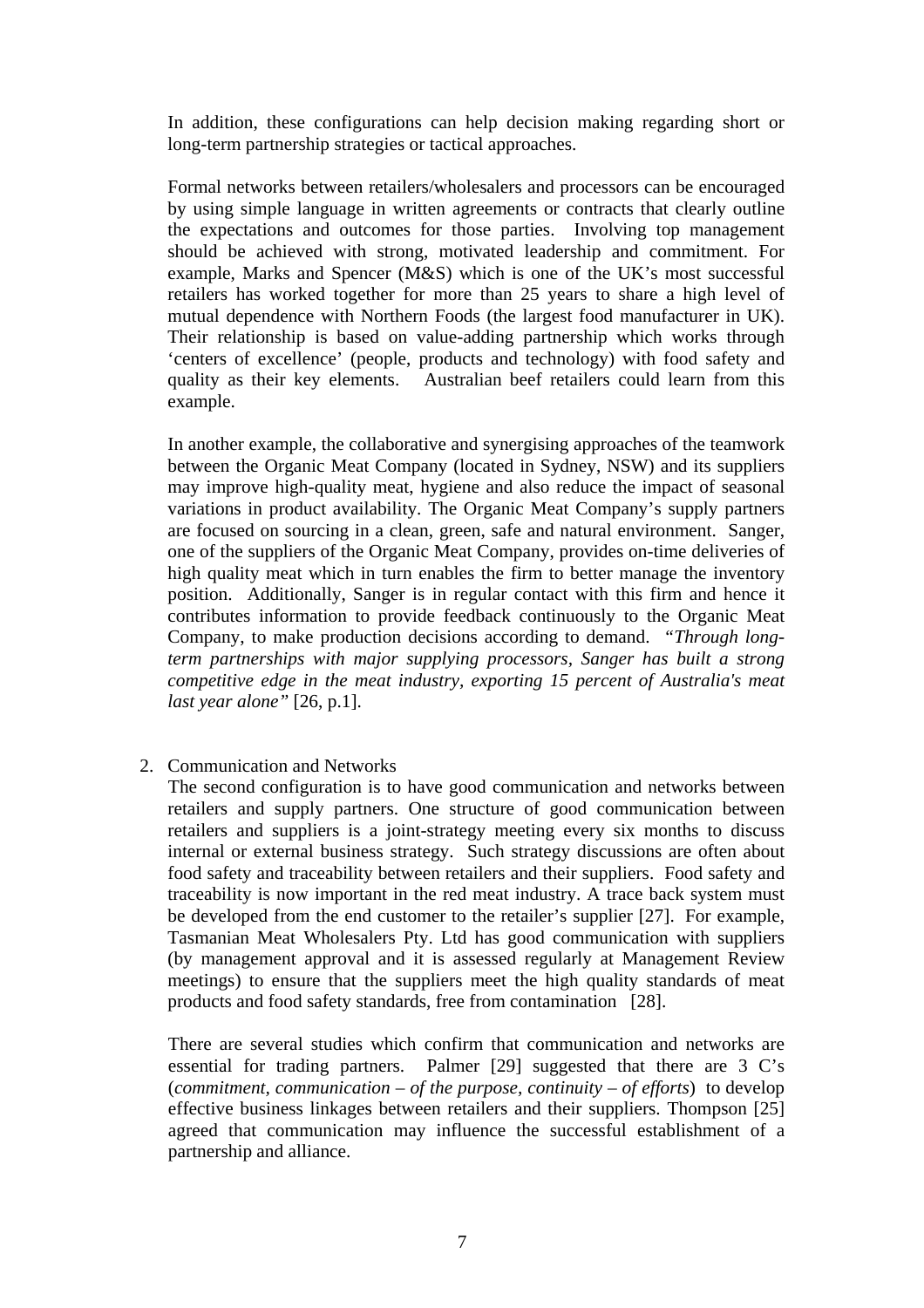Peypoch [30] stated that networks that can drive close relationships with suppliers can ensure that acceptable product is sourced (in terms of logistics and lead times in sourcing product for purchase orders). Also, in the process, partners can identify the value of the partnership to them.

Wisner [31] suggested that a partnership is not only a relationship between organisations, but it is a relationship between specific individuals. In other words, personal relationships in strategic supplier partnership are important as well as the relationships between trading partners. Interpersonal relationships between retailers and processors or producers are important since they may communicate and make things happen.

3. Share Benefits and Financial Commitment

To have clear sharing of benefits [25] and financial commitment between retailers and supply partners is another component of strong strategic supplier partnership. Partnering in beef retailers should result in a win-win situation, which can only be achieved if both trading partners have compatible needs. The mutual needs can establish an environment conducive for partnership or alliance as well as an increased innovation. Also, if trading partners clearly share the benefits of the partnership, it leads to a productive and long lasting relationship. Moreover, a partnership should not end up with another partner feeling under pressure. It means that trading partners are all to be winners as well as to share benefits so that the reputation of each will be enhanced. Fearne [32] confirmed that the relationships should be cooperative rather than confrontational (for example fighting over prices at the margin). In addition, he confirmed that trading partners should work together to deliver a high quality and safe products to the final consumer.

There is a good example from Ralph's Meat Company which was established in 1908. Ralph's Meat Company is a 100 percent family owned business located in Altona, Victoria. This firm wants to establish long-term, mutually beneficial relationships with suppliers and customers alike. The purpose is *"to have different groups in the company working together to the best of their ability producing high quality safe products for customers by using all resources to their fullest capacity".* Another objective is *"to be innovative in identifying productivity, growth and value adding to our products downstream and upstream of our current business"* [33].

4. Vision, Future Plans and Objectives

To share their vision, future plans and objectives [31] will assist in cementing a partnership. If the vision and objectives are not well aligned or overly optimistic, it can lead to the failure of strategic supplier partnerships or alliances. All partnerships should state viewpoints of the buyer and supplier, reasons and goals of the partnership, and future plans for the dissolution of the relationship. The focus must move beyond tactical issues and toward a more strategic path to corporate success.

There is a good example from Coles supermarkets to share the vision, future plans and objectives in building strong strategic supplier partnerships. Coles communicates the supply chain vision and future plans to assist align suppliers'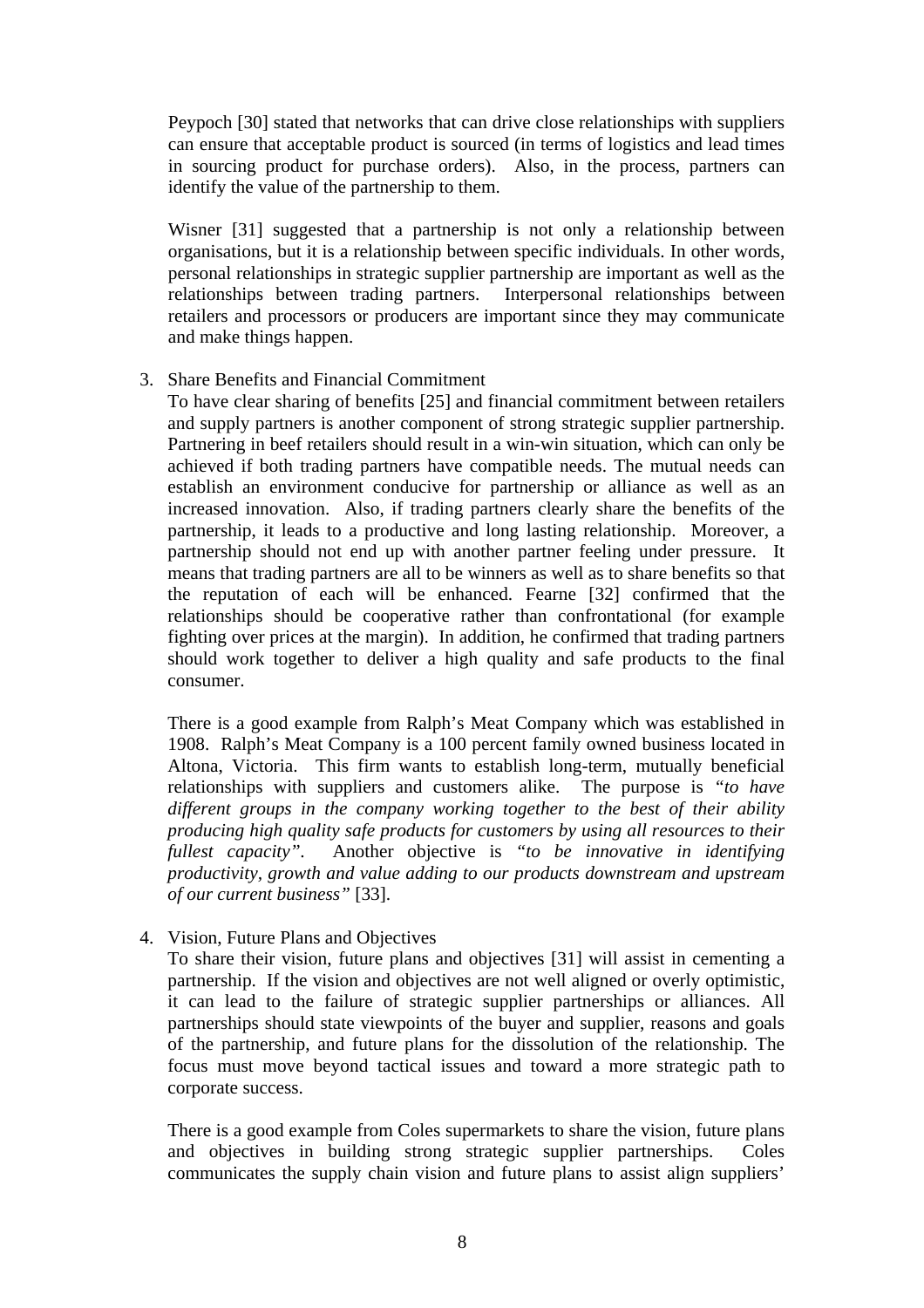strategies and visions as they move forward together. In addition, Coles shares progress of the supply chain projects with its suppliers, so they might find of interest and value [34].

5. Joint Training Programs

Thompson [25] confirmed that implementation of lessons learnt from supply partners through joint training programs can produce benefits in other business areas for each partner. Also, joint training programs are important to mitigate skills and knowledge shortages in the Australian red meat industry [27].

6. Using Alliance Experience to Capture Different Areas of Expertise Using good alliance experience a firm can draw-in expertise to develop new product specification.

A good example from The Organic Meat Company that is located in Sydney, NSW. This firm has strategic alliances with supply partners which are located in South Burnett in QLD, Bindaree in NSW and G.H. Keily in Victoria. "*Through the alliance experience, the firm can also offer shelf ready mapped (modified atmosphere packaging) product, which allows excellent presentation and a guaranteed seven days shelf life. All our processors are Certified Organic, and have in house quality assurance systems in place so they can consistently supply export quality meat that guarantees our customers are getting what is expected."*  [26, www.theorganicmeatcompany.com.au ].

7. Applying Best Practices

Establishing best practices in trading between retailers and suppliers is facilitated by the presence of optimism, flexibility, mutual trust and respect [25, 35], a lot of hard work and full commitment. An example is Ozzy Meat Exporters (Halal products) located in Greenacre, NSW which is working closely with the suppliers to ensure contracted beef products are delivered to the customers in a timely manner [36]. As a member of the Australian Meat Industry Council and an export licence holder through the Australian Quarantine and Inspection Service, this firm and the suppliers *"adhere to strict food safety and hygiene controls to ensure that we remain at the forefront of industry, customers' requirements and technological developments. Comprehensive quality assurance programs are overseen by AUS-MEAT and are maintained by each individual supplier, ensuring that product quality, licensing, labelling, testing, religious slaughter, health and certification requirements are all completed"* [36, www.ozzymeatexporters.com.au].

8. Evaluate the Suppliers

Retailers should evaluate their own suppliers. A good example to learn from is Oakdale Meats Company. Oakdale Meats Company was established in 1967 and is a fully owned and operated family business. This company which is located in Dandenong in the south eastern suburbs of Melbourne only purchases from approved suppliers. This means that "*all suppliers are evaluated and continually monitored to ensure our standards are maintained"* [37].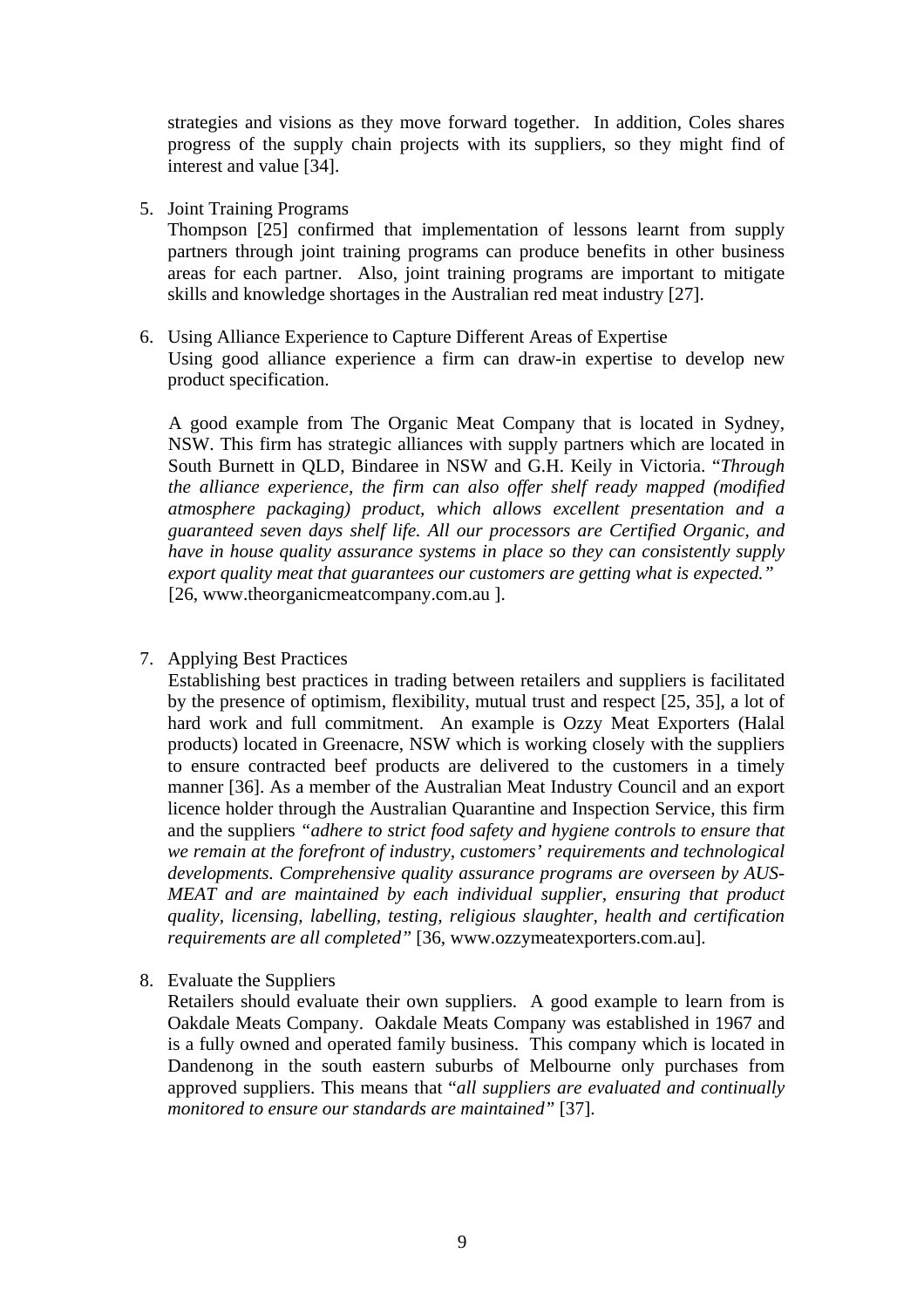#### 9. Monetary Incentives

Trading partnership can be based on monetary incentives [38], for instance market price and bonus, thus leading to maintaining long-term relationships between retailers and suppliers. For instance, suppliers can provide special market prices and bonuses for retailers during Easter, Christmas or special events. Also, suppliers can provide 'free' advice to retailers in order to get more consistency in the beef product delivered [38].

# **CONCLUSION**

Based on regression analysis, four elements of supply chain practice (IS, IQ, SSP and commitment) have a significant positive correlation with food quality. *Strategic supplier partnerships* had a strong positive correlation with food quality, therefore the study reported in this paper.

Nine suggested configurations to build strong strategic supplier partnerships for beef retailers/wholesalers are as follows:

- 1. To build good internal teamwork as a collaborative and synergising approach involving the top management level.
- 2. To have good communication and networks between retailers and supply partners.
- 3. To have clear sharing of benefits and financial commitment between retailers and supply partners.
- 4. To share their vision, future plans and objectives.
- 5. To develop and implement joint training programs with industry partners.
- 6. To have good alliance experience and different areas of expertise to develop product specification.
- 7. The presence of optimism, flexibility, mutual trust and respect, a lot of hard work and full commitment in trading between retailers and suppliers.
- 8. Retailers should evaluate their own suppliers.
- 9. Trading partnerships could be based on monetary incentives for instance market price and bonus, thus leading to maintaining long-term relationships between retailers and suppliers.

# **REFERENCES**

- 1. Commonwealth of Australia, *MTM06 Australian meat industry training package* 2006.
- 2. MLA, *Supply Chain Management Program.* Meat & Livestock Australia Sydney, Australia, 2004.
- 3. Finch, B.J., *Operations Now: Profitability, Processes, Performance*. 2006, United States: McGraw-Hill/ Irwin.
- 4. Donlon, J.P., *Maximizing value in the supply chain.* Chief Executive, 1996. **117**(October): p. 54-63.
- 5. Min, S. and J.T. Mentzer, *Developing and measuring supply chain concepts.* Journal of Business Logistics, 2004. **25**(1): p. 63-99.
- 6. Li, S.H., *An Integrated Model for Supply Chain Management Practice, Performance and Competitive Advantage*. 2002, University of Toledo.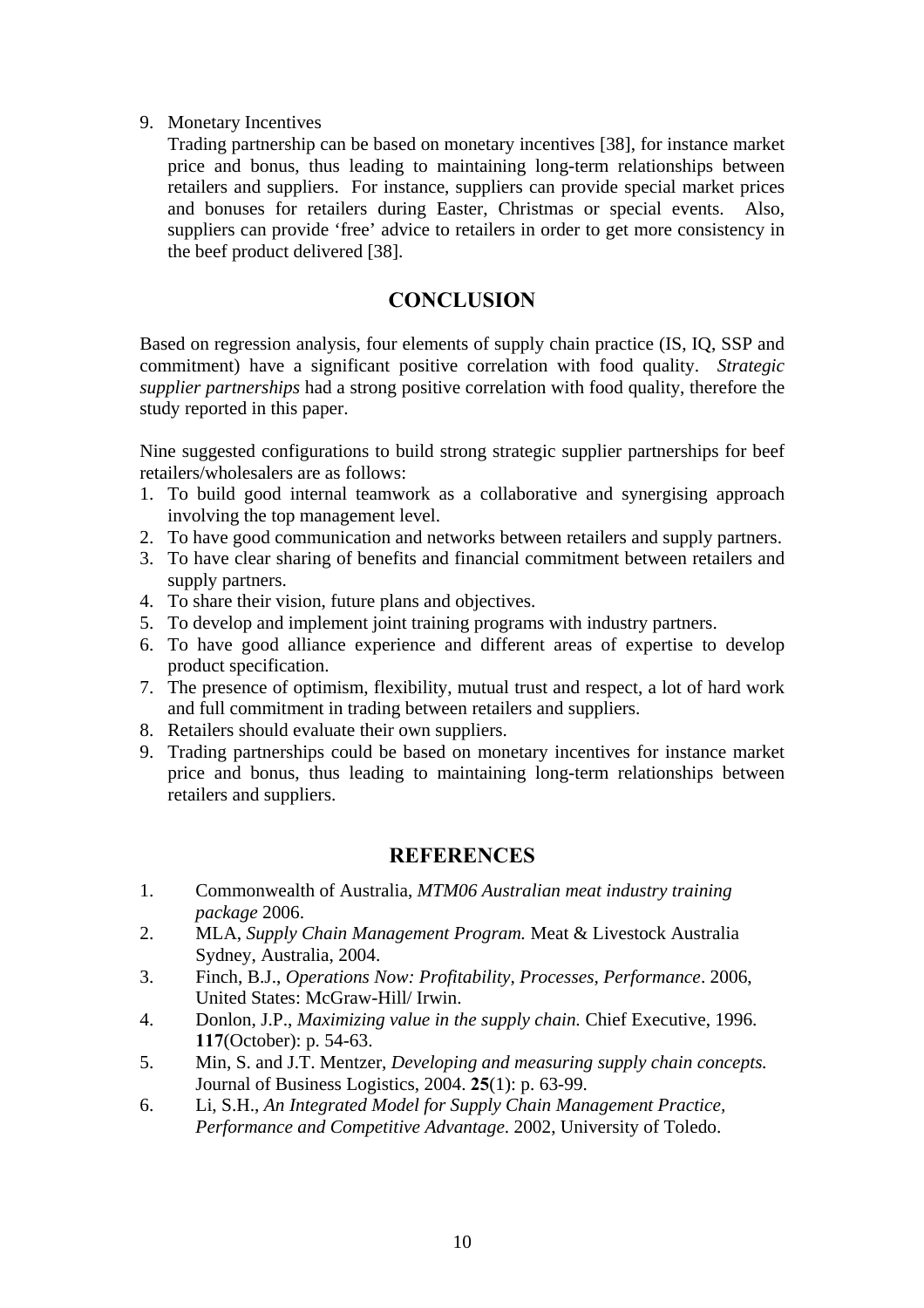- 7. Peterson, J., F. Cornwell, and P. C.J., *Chain Stocktake of some Australian Agricultural and Fishing Industries*. Bureau of Rural Sciences. 2000, Canberra.
- 8. Tan, K.C., Kannan V.R, and H. R.B., *Supply chain management: supplier performance and firm performance.* International Journal of Purchasing and Materials Management, 1998. **34**(3): p. 2-9.
- 9. Alvarado, U.Y. and H. Kotzab, *Supply chain management: the integration of logistics in marketing.* Industrial Marketing Management, 2001. **30**(2): p. 183- 198.
- 10. Tan, K.C., S.B. Lyman, and J.D. Wisner, *Supply chain management: a strategic perspective.* International Journal of Operations and Production Management, 2002. **22**(6): p. 614-631.
- 11. Chen, I.J. and A. Paulraj, *Towards a theory of supply chain management: the constructs and measurements.* Journal of Operations Management 2004. **22**(2): p. 119-150.
- 12. Beamon, B.M., *Supply chain design and analysis: models and methods.* International Journal of Production Economics, 1998. **55**(3): p. 281-294.
- 13. Beamon, B.M., *Measuring supply chain performance.* International Journal of Operations and Production Management, 1999. **19**(3/4): p. 275-292.
- 14. Gunasekaran, A., C. Patel, and E. Tirtiroglu, *Performance measures and metrics in a supply chain environment.* International Journal of Operations and Production Management, 2001. **21**(1/2): p. 71-87.
- 15. Persson, F. and J. Olhager, *Performance simulation of supply chain designs.* International Journal of Production Economics, 2002. **77**(231-245).
- 16. Berry, D. and M.M. Naim, *Quantifying the relative improvements of redesign strategies in a PC supply chain.* International Journal of Production Economics, 1996. **46**: p. 181-196.
- 17. Lai, K.H., E.W.T. Ngai, and T.C.E. Cheng, *Measures for evaluating supply chain performance in transport logistics.* Transportation Research. Part E Logistics and Transportation Review, 2002. **38**(6): p. 439-456.
- 18. Van der Vorst, J.G.A.J., *Effective food supply chains: generating, modelling and evaluating supply chain scenarios*. 2000: Proefschrift Wageningen [[http://www.library.wur.nl/wda/dissertations/dis2841.pdf\].](http://www.library.wur.nl/wda/dissertations/dis2841.pdf%5D)
- 19. Cronbach, L., *Coefficient alpha and the internal structure of tests.* Psychometrica, 1951. **16**(297-334).
- 20. Hair, J.F., *Marketing Research*. 2006, McGraw-Hill: New York.
- 21. Nunnally, J., *Psychometric Theory*. 1978, New York: McGraw-Hill.
- 22. Aramyan, L., et al., eds. *Performance indicators in Agri-Food Production Chains* 2006: Springer-Netherland.
- 23. Gunasekaran, A., C. Patel, and R.E. McGaughey, *A framework for supply chain performance measurement.* International Journal of Production Economics, 2004. **87**(3): p. 333-347.
- 24. Luning, P.A., W.J. Marcelis, and W.M.F. Jongen, *Food quality management: a techno-managerial approach*. 2002, Wageningen: Wageningen Pers.
- 25. Thompson, G., *Supply Chain Management: Building Partnerships and Alliances in International Food and Agribusiness.* Rural Industries Research and Development Corporation, 2001.
- 26. Organic Meat Company, *Organic Meat Company*  [http://www.theorganicmeatcompany.com.au/index.html,](http://www.theorganicmeatcompany.com.au/index.html) 2007.